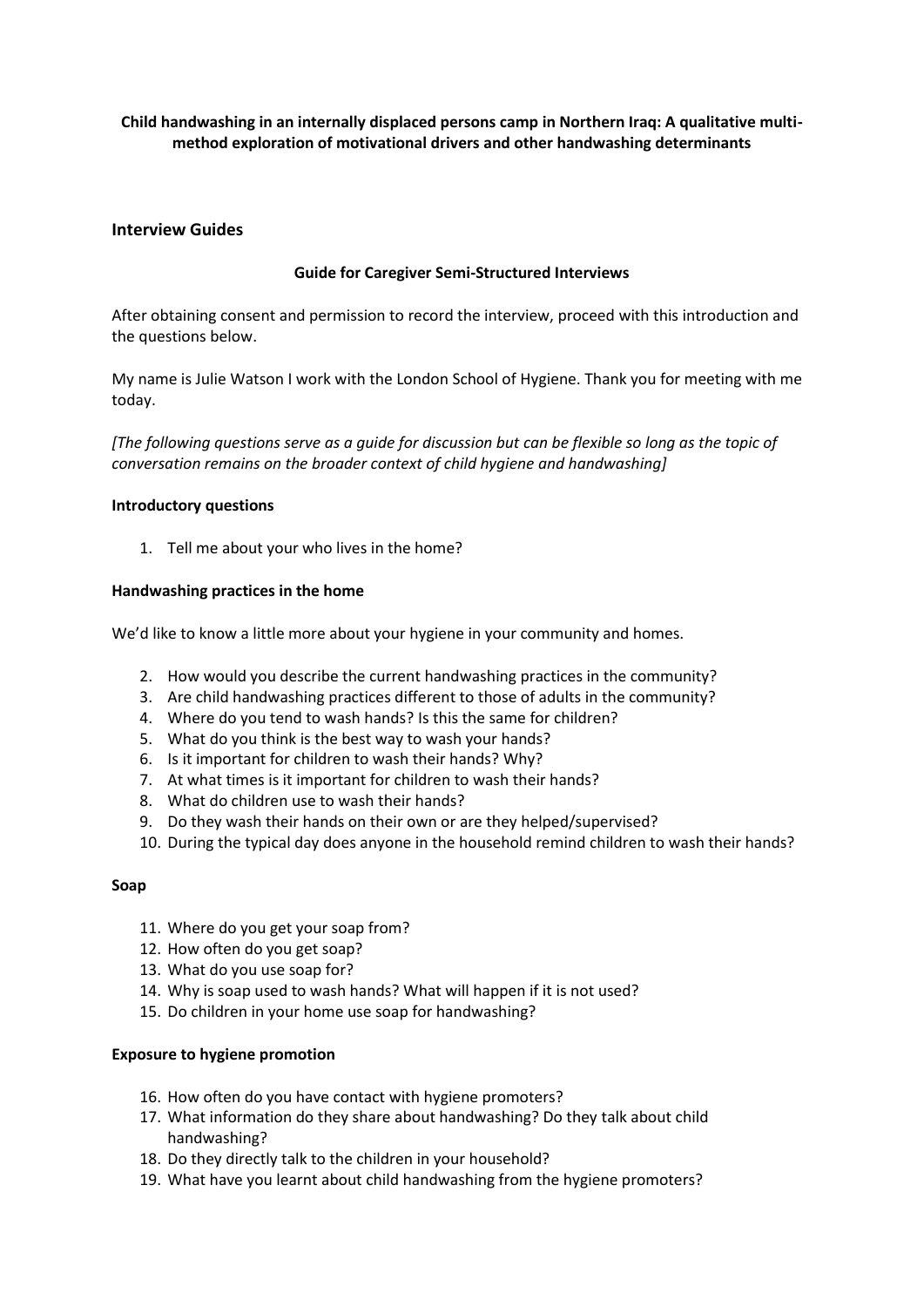20. To what extent do the messages they give motivate you and your family to wash their hands?

### **Barriers to handwashing**

21. Are there things that prevent the children in your household from washing their hands when they want to, or when you want them to? (*If yes, for each barrier mentioned, ask the likelihood of this occurring and what could be done to remove barrier).* Probe specifically for convenience of location of handwashing materials (soap, water)

### **Factors that promote handwashin**g

- 22. What do you think would help children to practice handwashing more often?
- 23. What do you think would encourage children to use soap when they wash their hands?

#### **Roles and Responsibilities**

- 24. What role do you think parents take in their children washing their hands?
- 25. Who else do you think has a role to play in children washing their hands with soap?

#### **Ending question**

26. Are there any last comments or questions before we wrap in the discussion?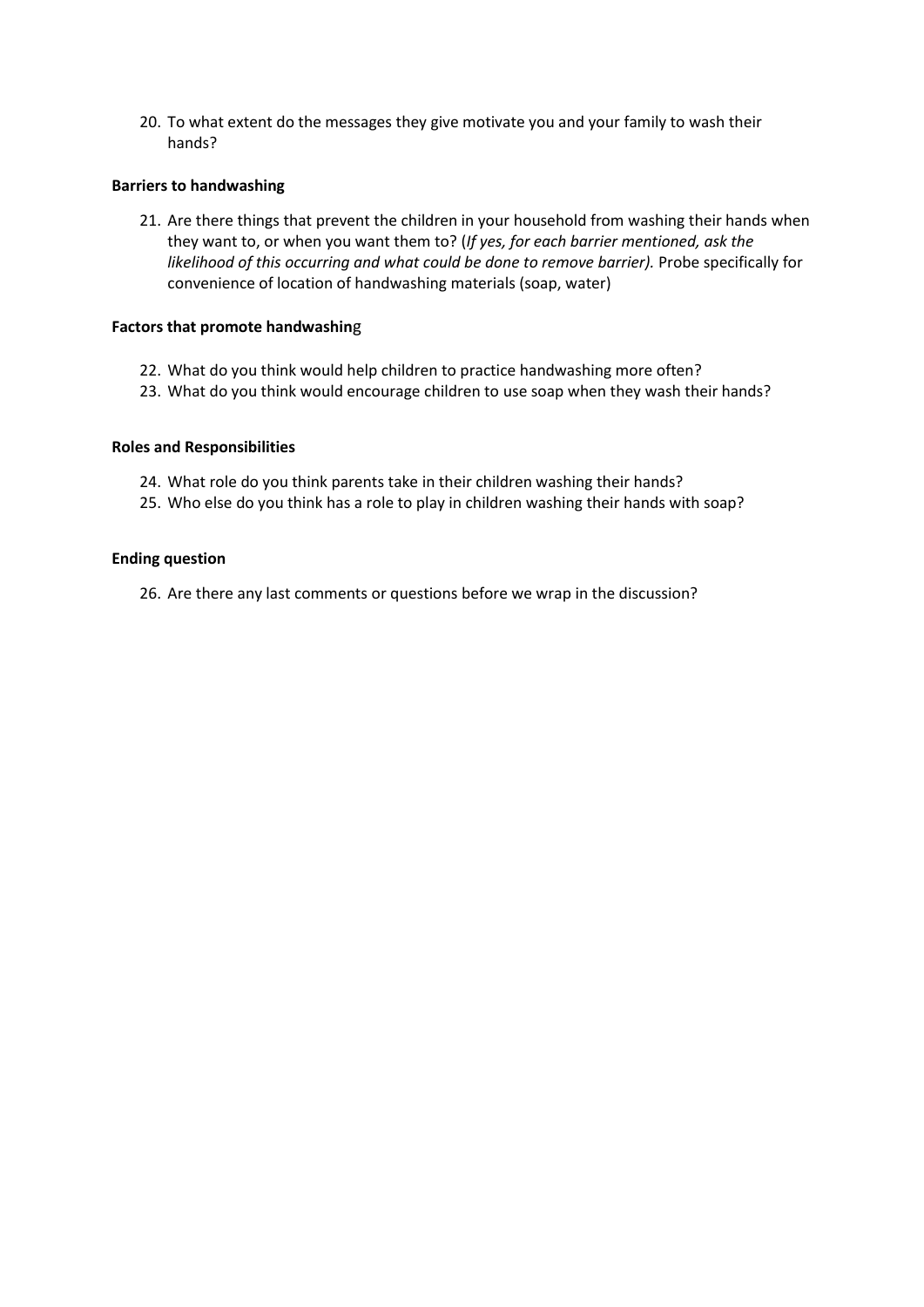## **Guide for Hygiene Promoter Semi-Structured**

After obtaining consent and permission to record the interview, proceed with this introduction and the questions below.

My name is Julie Watson; I work with the London School of Hygiene. Thank you for meeting with me today.

*[The following questions serve as a guide for discussion but can be flexible so long as the topic of conversation remains on the broader context of child hygiene and handwashing]*

### **Introductory questions**

- 1. Tell me about your experience as a hygiene promoter in Sharia. How did you become involved?
- 2. What is the best/worst part of your position as a Community Health Promoter?
- 3. Tell me about your typical day working as a hygiene promoter?

Probe for:

- a. What time do you start?
- b. How many houses do you visit?
- c. How long do you spend with each house?
- d. What are the things you typically talk about?
- e. Do you talk to other people during the day?
- f. Who do you report to at the end of the day?

*NOTE: If the HP has trouble discussing a TYPICAL day, this can be rephrased as "yesterday" or a specific day in the past. If the HPs activities change day by day, then ask about multiple days – the goal is to get a sense of the HPs typical activities.*

### **Child Hygiene questions**

- 4. Do you think child handwashing is a problem within the community that you serve?
- 5. What are the current child handwashing practices in the community?
- 6. Do you talk about child handwashing during your working day?
- 7. What do you find the general opinion is to child handwashing in the community?

### **Changing Behavior**

- 8. What are some ways that you have successfully changed hygiene behaviours of children in your community?
- 9. What type of information and messages do you provide?
- 10. What are the things that motivate the children you work with to change their practices?
- 11. How do you tailor your interactions with families?

### **Barriers to handwashing**

- 12. What do you think gets in the way of children practicing handwashing?
- 13. What do you think gets in the way for children using soap when they wash their hands?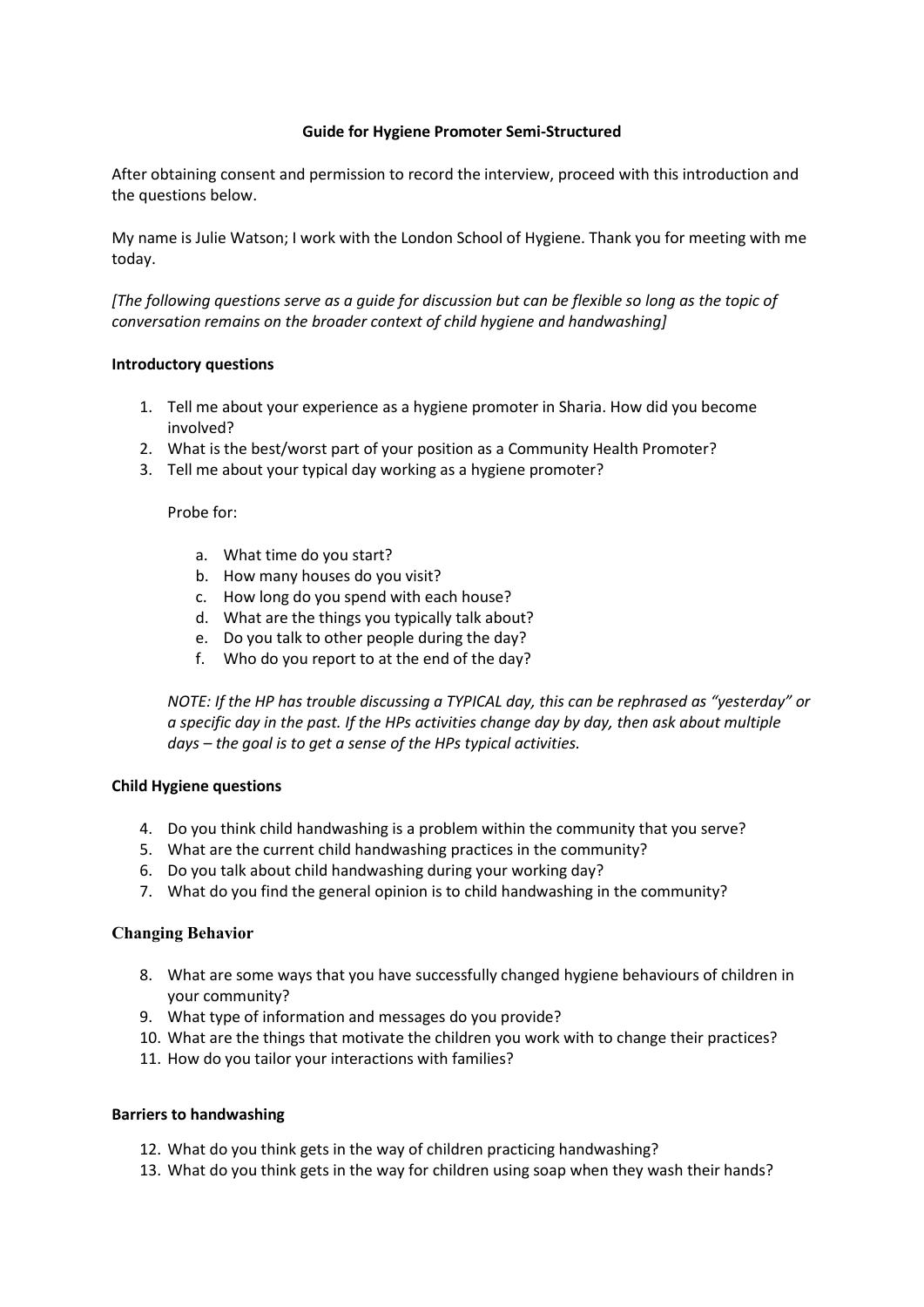### **Ways to promote child handwashing with soap**

- 14. What do you think would encourage children to wash their hands with soap more often?
- 15. What would help you to promote children handwashing with soap?

## **Roles and responsibility**

- 16. What role to you think parents have in the children handwashing?
- 17. Who else do you think has a role in promoting child handwashing with soap?

### **Ending question**

18. Is there any last comments or questions before end the interview?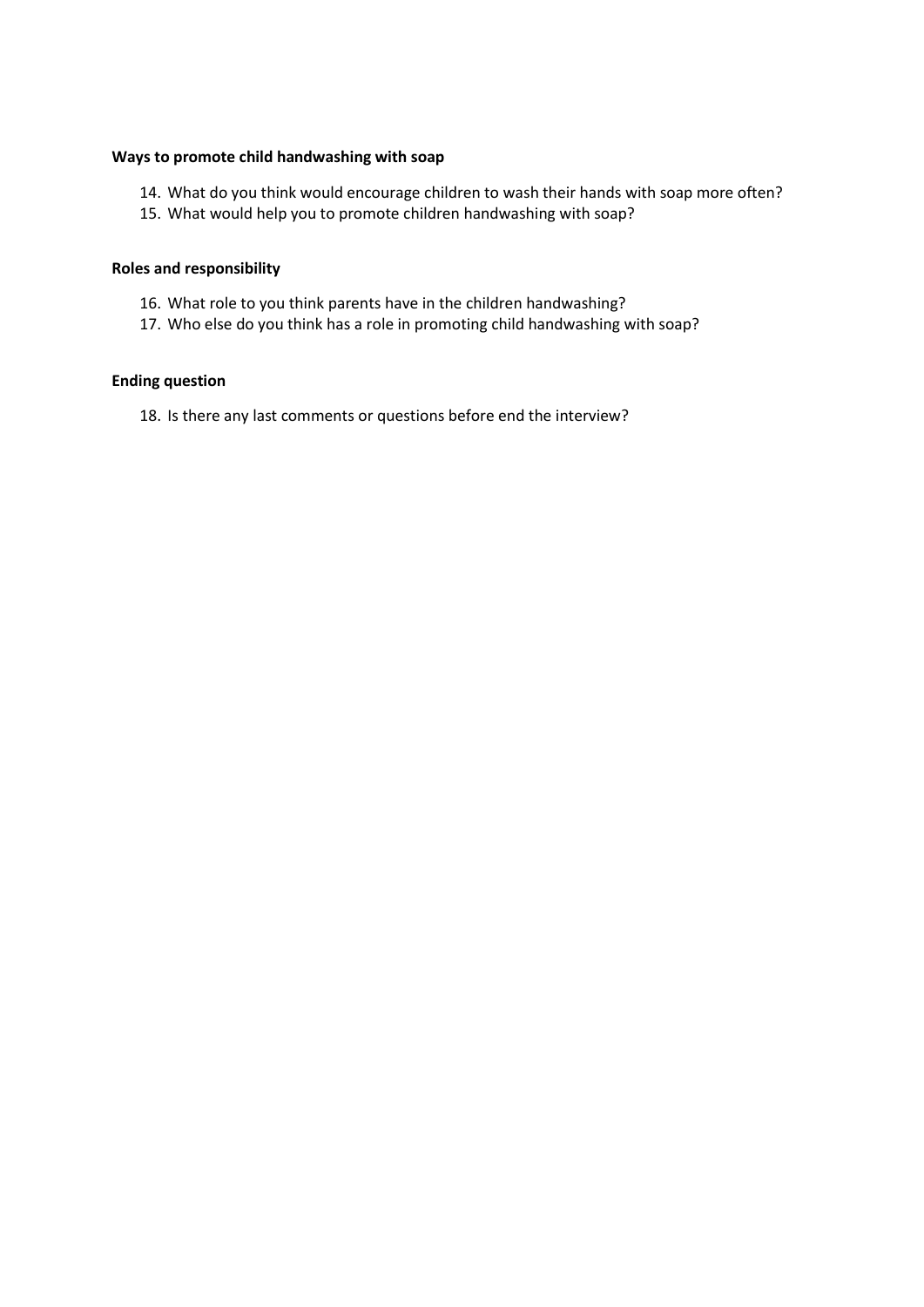## **Guide for Child Paired-Interviews**

After obtaining oral consent and permission to record the interview from primary caregivers, and assent from children, proceed with this introduction and the questions/activities below.

Welcome. My name is Julie Watson; I work with the London School of Hygiene. Thank you for meeting with me today. (The following participatory activities should be used to facilitate a discussion around the broader context of hygiene and handwashing and should be used to elicit information according to the topic guide below)

## **Topic Guide:**

- Current handwashing practices
	- o When/where do you wash your hands?
	- o What do you use to wash your hands?
	- Perception of handwashing/perceived importance of handwashing
		- o Why do people wash their hands?
		- o Do you think it is important?
		- o Do you think soap is important?
- Motivations for handwashing
	- o How do you feel when you wash your hands?
	- o Does anyone help you or tell you to wash your hands?
- Perceived barriers and constraints to practicing handwashing
	- o Is there anything stopping you washing your hands when you want to?
	- o What about soap? Probe for convenience of location of handwashing materials soap and water
	- o What would make handwashing easier?
- Exposure to handwashing promotion
	- o Who talks to you about handwashing?
	- o What do they say?
- Important driving motives for children
	- o What values and motives drive behavior?

### **Participatory tools to facilitate the conversation:**

### **1. Word associations**

This tool is used as an icebreaker, to lead the topic towards hygiene and to understand some of the mental associations children have with handwashing and associated domains.

### Methods:

*.*

- (i) The facilitator will call out the following words and ask the children to say the very first things that comes to mind when they hear it. Words will include:
	- o Mother
	- o Father
	- o Dirt
	- o Clean hands
	- o Disgusting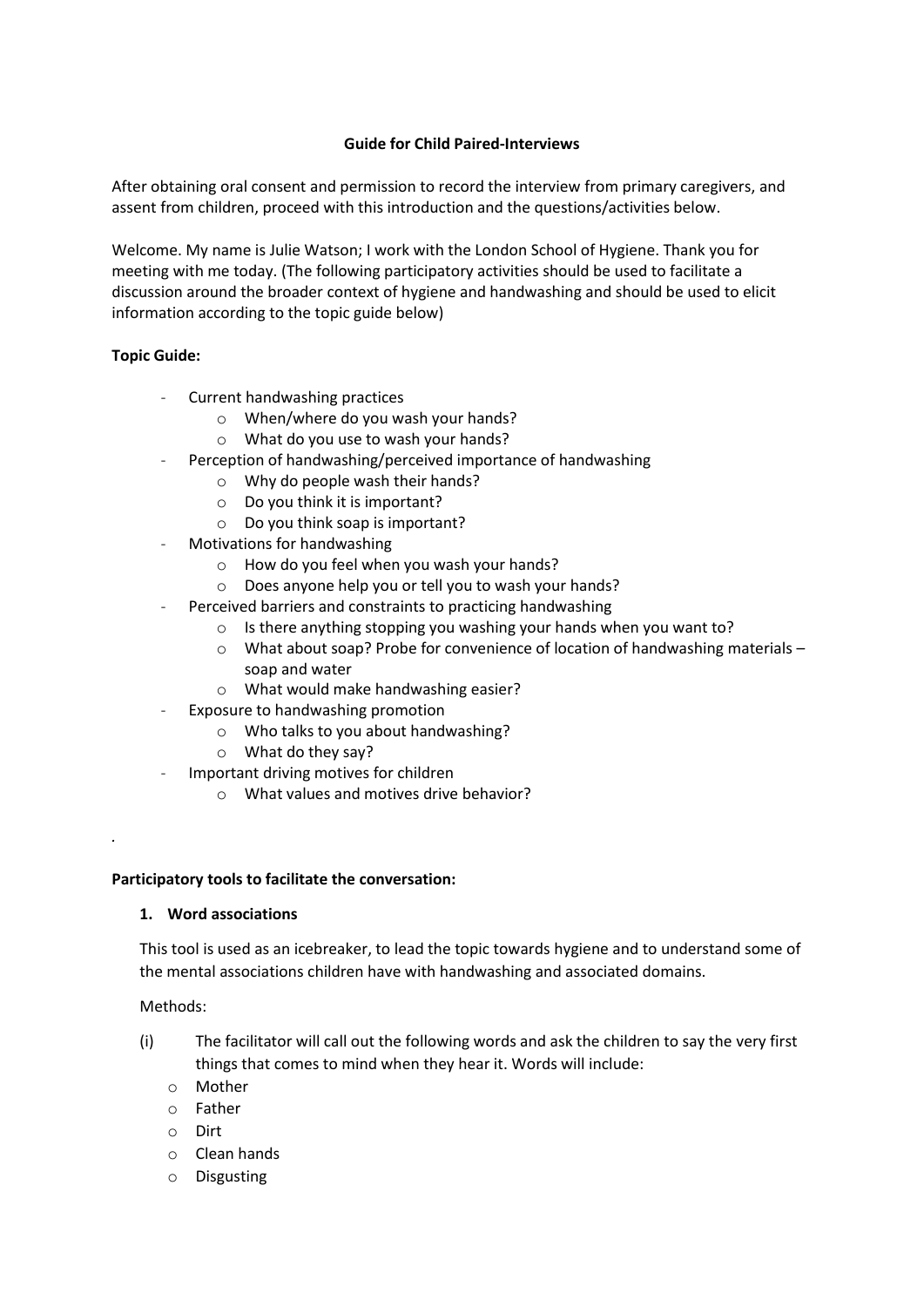- o Water
- o Handwashing
- o Soap
- o Toilet
- o Diseases
- o Poo
- o Sink
- o Home
- o Smelly
- o Fingernails
- o Dirty hands
- o Clean hands

# **2. Function of handwashing behaviour**

The following method will be used to get an understanding of the function that handwashing with soap serves from the perspective of the child.

Methods:

- (i) Children will be asked to shout out all the reasons the can think of why someone would wash their hands. Whilst they are doing this the facilitator will write these down on separate pieces of paper to remind children later of the reasons they have listed. This will continue until the children cannot think of any more reasons.
- (ii) The children will then be asked to decide which of these reasons they think are the most important and to explain their choices.

# **3. Routine scripting**

This method will be used to understand the children's daily routine, where handwashing fits in and to identify and barriers to handwashing with soap.

# **Methods:**

- (i) The children will be asked to go through everything they typically do in a day from the time they wake up to the time they go to bed.
- (ii) The facilitator will arrange images depicting these activities as they speak according to the timeline children give.
- (iii) The facilitator will prompt the children to add events they might have missed around using the toilet, bathing, washing their hands, cooking etc.
- (iv) The facilitator will ask the children more details about the key moments for handwashing, e.g. why or why did they not hand wash, who was there, where it took place, what was used (e.g. soap, nothing) and why, etc.

# **4. Pictorial vignettes of critical handwashing junctures**

This method aims to elicit social norms around handwashing and perceived barriers to handwashing.

# Methods:

(i) Children will be shown various pre-developed pictorial vignettes depicting different handwashing scenarios involving children. The facilitator will explain what is happening